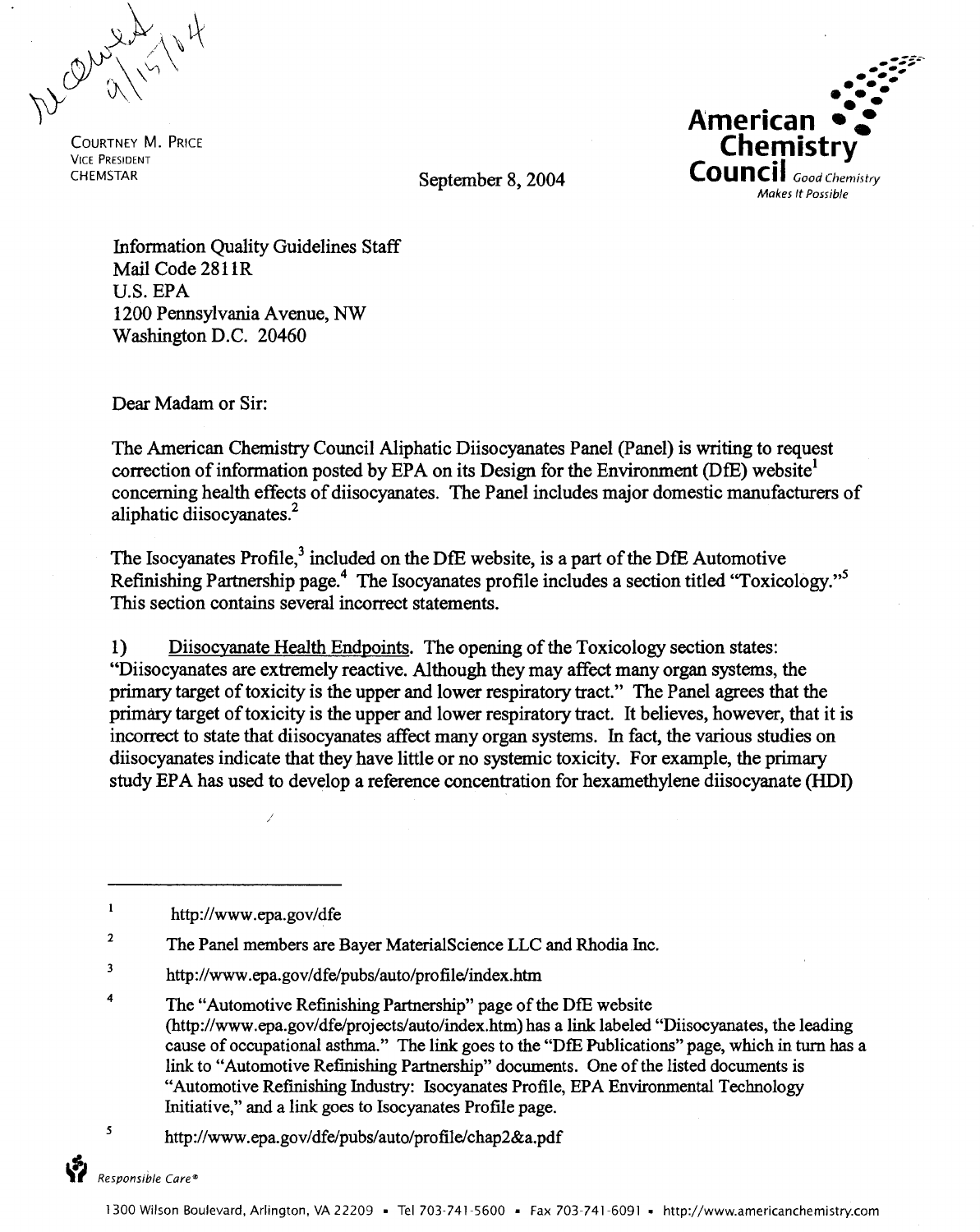$\overline{\mathbf{C}}$ 

is Mobay (1989), a two-year inhalation study in rats.  $6$  EPA states of this study: "Compoundrelated histopathological changes were limited to the respiratory tract, principally the nasal cavity."<sup>7</sup> Reproductive and developmental studies of HDI have found no significant effects.<sup>8</sup>

Therefore, the Isocyanate Profile should be corrected by removing the phrase "Although they may affect many organ systems" from the first paragraph of the Toxicology section.

2) Distinction between Aromatic and Aliphatic Diisocyanates. The first sentence of the Conclusions of the Toxicology section states: "There apepars [sic] to be little or no difference between aromatic and aliphatic diisocyanates for the above-listed endpoints." However, the information contained in the Toxicology section itself demonstrates differences with respect to carcinogenicity potential. As indicated on the website, there is some (although not conclusive) evidence of rodent carcinogenicity for three aromatic diisocyanates (toluene diisocyanate (TDI), methylene diphenyl diisocyanate (MDI), and dianisidine diisocyanate (DADI)<sup>9</sup>). In contrast, no evidence of carcinogenicity was found in a two-year bioassay ofthe aliphatic diisocyanate, hexamethylene diisocyanate (HDI).

The first sentence ofthe Conclusions is contradicted by the later statement in the same paragraph that "it is premature to make any generalizations about the carcinogenic potential of aromatic versus aliphatic diisocyanates." This would include a generalization that there is "little or no difference between aromatic and aliphatic diisocyanates." The existing evidence suggests that there is a difference. Therefore, the Isocyanates Profile should be corrected to acknowledge the possible difference in carcinogenic potential between the aliphatic and aromatic diisocyanates.

3) Distinctions among Monomer, Prepolymer and Polymer. The Conclusions section of the Toxicology chapter states that ''there are insufficient data available to make any major distinctions between polymeric and monomeric diisocyanates" and that "it appears that diisocyanate polymers exhibit the same respiratory tract effects as the monomers in repeated dose studies at similar doses." These conclusions flow from several incorrect statements in the Toxicology chapter concerning the composition and equivalence of diisocyanate monomers, prepolymers and polymers. For the reasons given below, there indeed

 $6$  Mobay Inc. (1989). Chronic inhalation toxicity and oncogenicity study with 1,6-hexamethylene diisocyanate (HDI) in rats (final report) with attached appendices and cover letter dated 12/20/1989. TSCATS/405187. EPA/OTS Doc. No. 86-900000055.

<sup>&</sup>lt;sup>7</sup> EPA (1994). 1,6-Hexamethylene diisocyanate (CASRN 822-06-0). Integrated Risk Information System, [http://www.epa.gov/iris/subst/0638.htm.](http://www.epa.gov/iris/subst/0638.htm)

<sup>8</sup> Astroff A, Sheets L, Sturdivant D, Stuart B, Shiotsuka R, Simon G, and Andrews L (2000). A combined reproduction, neonatal development, and neurotoxicity study with 1,6-hexamethylene diisocyanate (HDI) in the rat. *Reproductive Toxicology* 14:135-146; Astroff A, Sturdivant D, Lake S, Shiotsuka R, Simon G, and Andrews L (2000). Developmental toxicity of 1,6 hexamethylene diisocyanate (HDI) in the Sprague-Dawley rat. *Teratology* 62:205-213.

<sup>&</sup>lt;sup>9</sup> The Panel is not aware of any commercial production or use for DADI.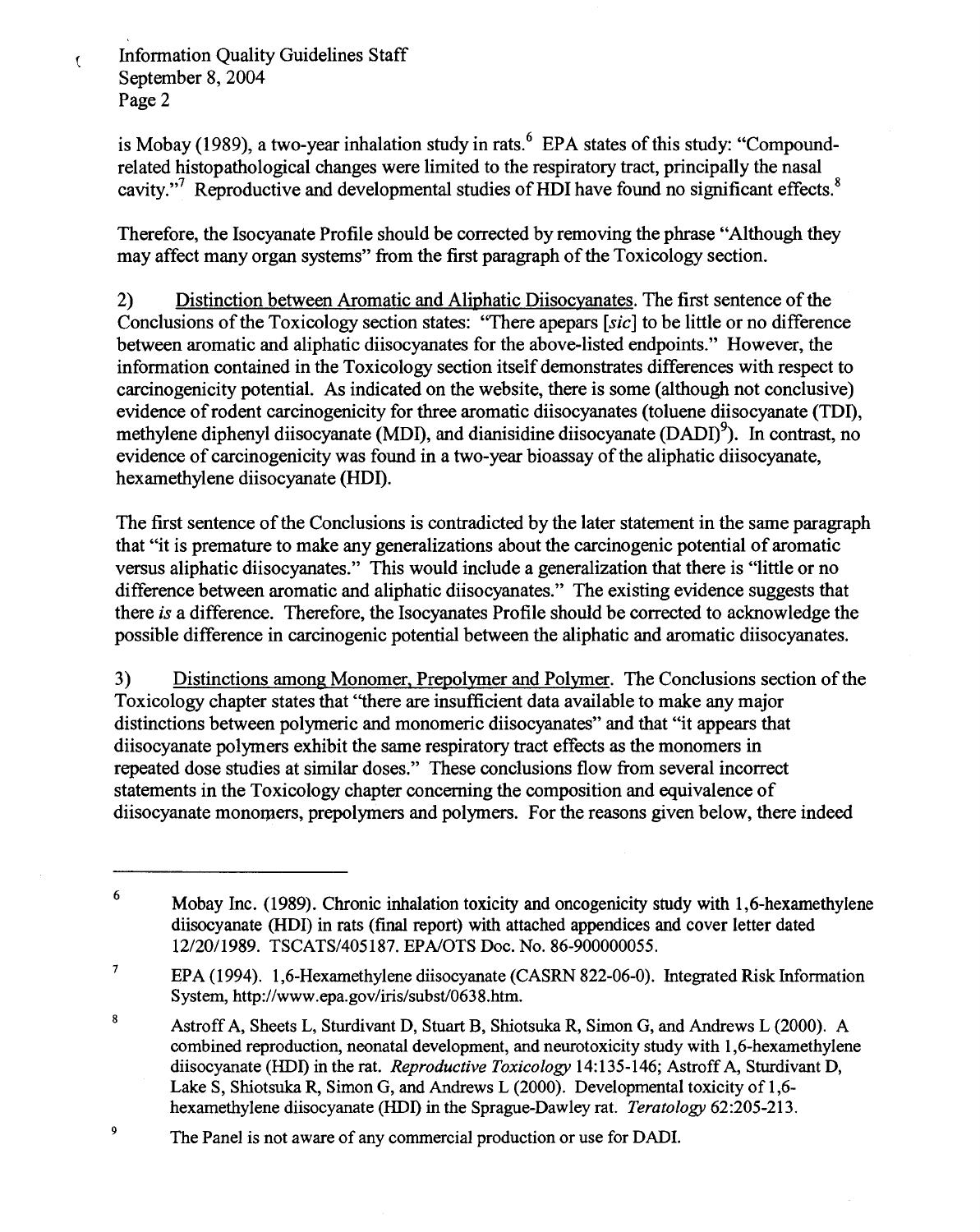$\vec{\zeta}$ 

are major distinctions between polymeric and monomeric diisocyanates, and the Isocyanate Profile should be corrected accordingly.

A) Nomenclature. As an initial matter, it appears the authors may have had some confusion between polymers and prepolymers. For clarity, the following terms will be used:

A "polymer" is a substance where each molecule is made of many repeating structural units, and the various molecules are of varying molecular weights (that is, the number of repeating units varies). Fully-reacted diisocyanate-based polymers are primarily substances known as polyurethanes – two component polymers made by reacting diisocyanate monomers or prepolymers with polyols. There are also fully-reacted singlecomponent diisocyanate-based polymers known as polyisocyanurates. There are no reactive isocyanate groups in a fully-reacted diisocyanate-based polymer – all isocyanate groups were reacted during the formation of the polymer.

A "monomer" is the starting unit from which the polymer is formed. An aliphatic diisocyanate monomer consists of an aliphatic hydrocarbon chain (straight-chained or cyclic) with two isocyanate [groups.](https://groups.10)<sup>10</sup>

"Oligomer" is used to refer to a substance in which each molecule is made up of several repeating structural units. It can be thought of as a start on a polymer, but it does not have enough repeating units to qualify as a polymer. Unlike the fully-reacted diisocyanate-based polymer, the oligomer molecules may still have reactive isocyanate units.

The term "prepolymer" is usually used to refer to short chain oligomers made from at least two different monomers, e.g., HDI with glycols. For aliphatic diisocyanates, the term "prepolymer" is also sometimes used to refer to what is technically a homopolymer, or polyisocyanate.

A "homopo\ymer" is a short chain oligomer made from a single monomer (versus a prepolymer made from two or more monomers). Diisocyanate homopolymers are known as "polyisocyanates."

B) Monomer Content in Prepolymers and Polymers. Under "Repeated Dose Respiratory Tract Toxicity", the Toxicology section states that there is a "high percent of monomer  $($ >40%) in the polymer formations." In the conclusion, the website again states: "the polymers are known to have a high percentage of monomer in them." This is wholly inaccurate.

Unfortunately, the name of the monomer is sometimes used to refer to the prepolymer or polyisocyanate. Thus, for example, HDI technically refers to monomeric 1,6-hexamethylene diisocyanate. However, the term "HDf' will sometimes be used to refer to what is technically an HDI polyisocyanate. CAS registry numbers or other means should be used to ascertain which species is the subject of any given study or report. 10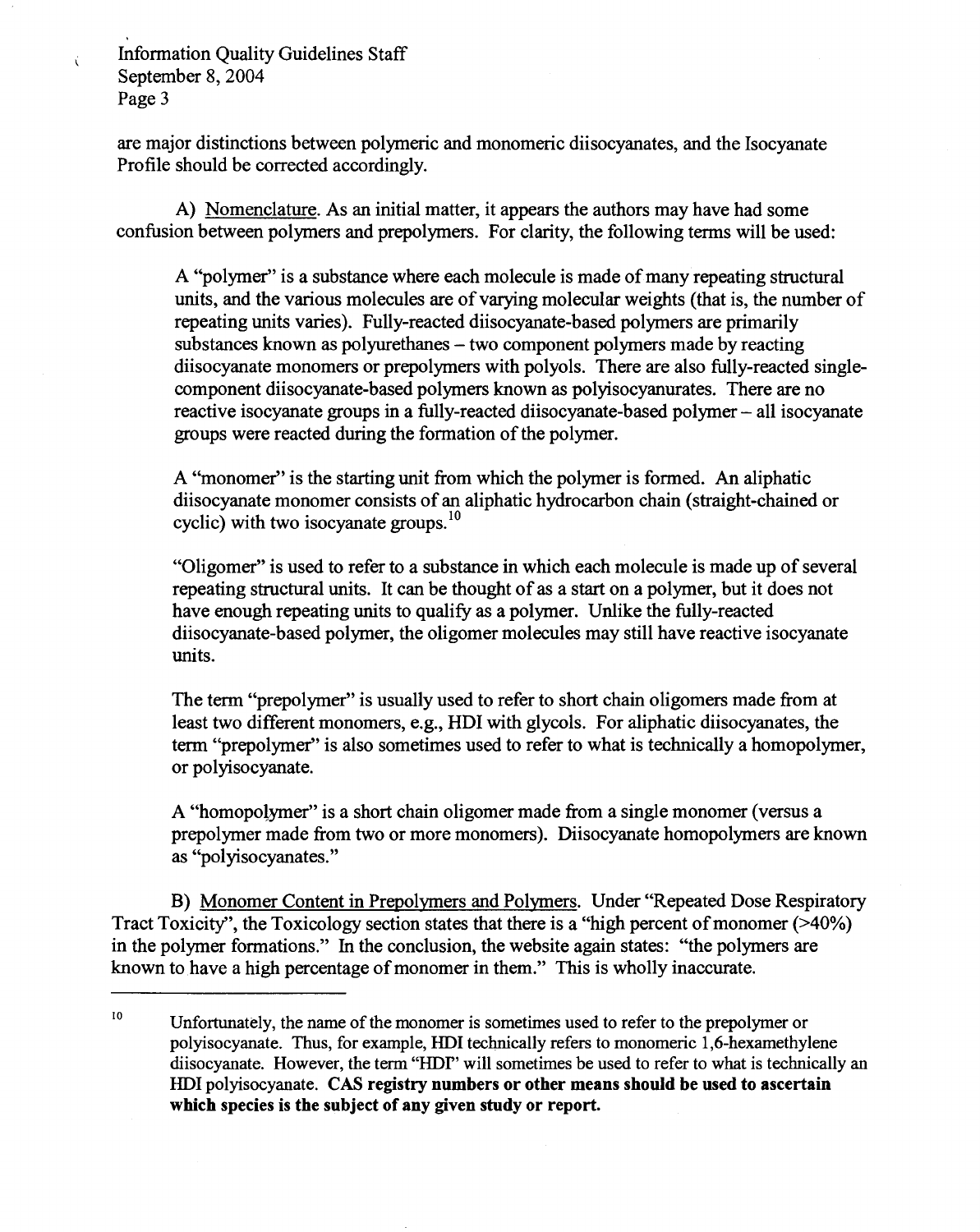$\zeta$ 

HDI prepolymers (or polyisocyanates) contain only a small residual amount of monomer-usually less than 1%. The trimer (isocyanurate trimer) form of HDI polyisocyanate contains less than 0.2 % ofresidual monomer, and this amount is stable over time. The biuret form contains approximately 0.5% when first manufactured; during storage this amount may rise to as much as 1.6% iftemperatures are high(>120 F). Thus, in any circumstance, residual monomer in an HDI prepolymer (polyisocyanate) is less than 2%. HDI prepolymers are isocyanate-terminated, leaving functional isocyanate groups that can react with polyols or other substances.

IPDI-based polyisocyanates are typically isocyanurate trimer homopolymers ofIPDI. They usually contain less than 0.5% monomeric IPDI at the time of manufacture, and, like the HDI isocyanurate polyisocyanates, their monomer content is stable over time.

A fully-cured polymer (polyurethane or polyisocyanurate) contains no residual monomer. It also has no functional isocyanate groups - all such groups are reacted in the formation of the polymer.

The Isocyanates Profile should be corrected to indicate the low amount of monomer in prepolymers and the lack of monomer in cured polymers.

C) Differences in Toxicity of the Monomer and Prepolymer. The Isocyanate Profile states: "Based upon a very limited data set, it appears that diisocyanate prepolymers exhibit the same respiratory tract effects in repeated dose studies [as monomers], but at slightly higher doses." To the contrary, there are both qualitative and quantitative differences between effects seen in studies of prepolymers versus monomers.

Qualitatively, observed differences between monomers and prepolymers in repeated dose studies may be a reflection of physical difference in the substances. The monomer for HDI is tested as vapor, whereas the prepolymer/polyisocyanates are tested as liquid aerosols. (This is because the vapor pressure of the polyisocyanates is low, such that even saturated vapor concentrations are insufficient to produces effects.) Due to the physical/chemical properties of the monomer (low water solubility, reactive), vapor exposures (monomer) tend to deposit in the nasal cavity ofrats (which are obligate nasal breathers). Aerosolized material (polyisocyanate) primarily deposits in the deep lung. Thus, the lesions observed for tests of monomer vapor in rodents tend to be of the upper respiratory tract epithelium (hyperplasia, metaplasia, hyperkeratosis, olfactory cell degeneration, etc.), whereas the polyisocyanates tend to produce thickening of the pulmonary epithelium in the region of the terminal bronchioles/alveoli and occasionally produce pulmonary fibrosis in rats.

Quantitatively, significant differences are seen between monomers and prepolymers with respect to doses required to produce effects. A direct comparison of the toxicity of the monomer to the polyisocyanates can be made using studies with comparable designs. For HDI, the longest duration studies common to both the monomer and polyisocyanates are 90-day (subchronic) inhalation toxicity studies using rats. Mobay Inc. (1988) conducted a 90-day inhalation toxicity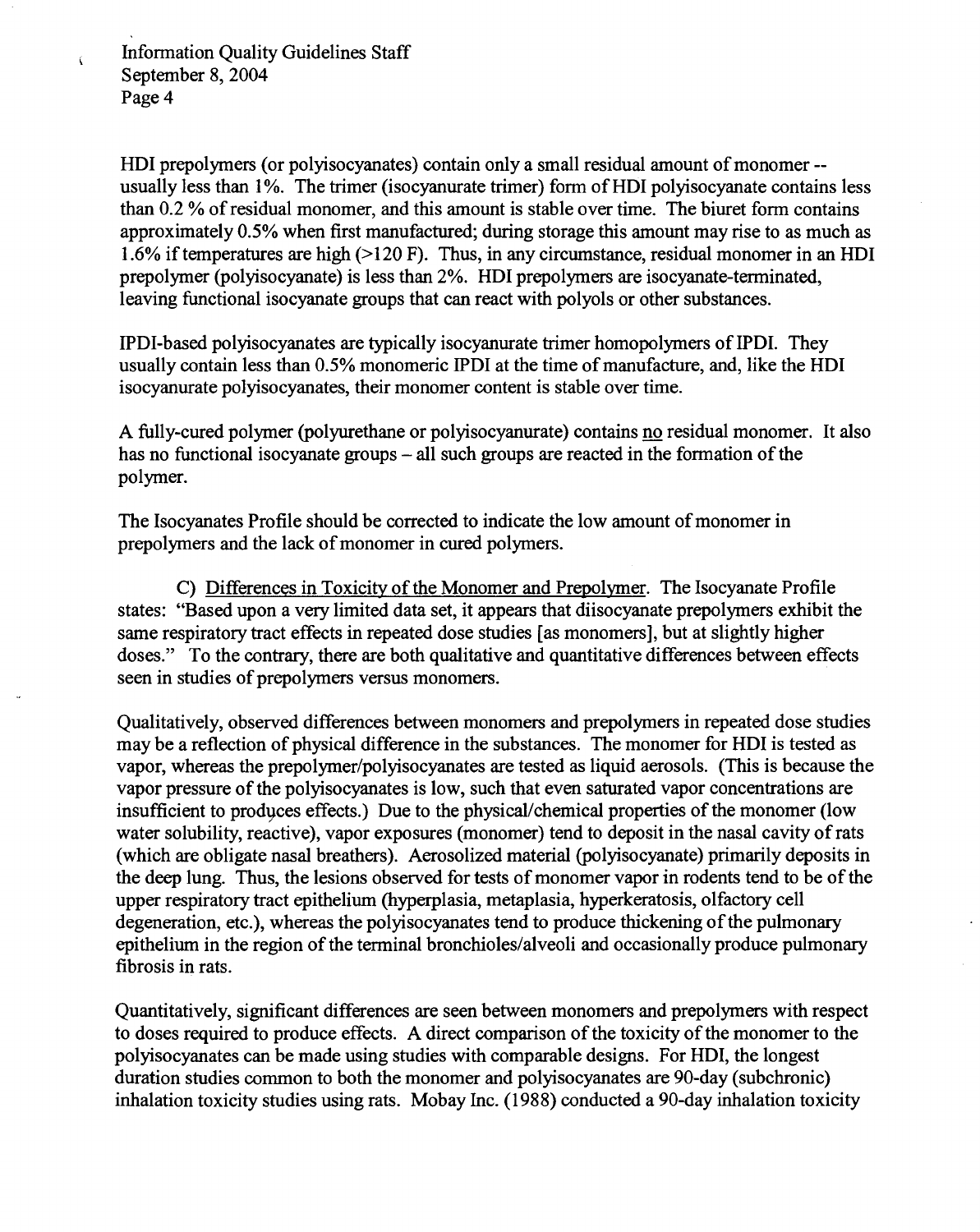Ź

study of the monomer.<sup>11</sup> Pauluhn *et al.* (2001) recently published comparable studies of HDI polyisocyanates. <sup>12</sup>

For purposes of comparing these studies, the NOAEL was selected to assess differences in relative toxicity. The authors of the 90-day study of the monomer conclude that a NOEL was not established, but that the lowest concentration of 0.01 ppm is close to the threshold. This conclusion is supported by the results from the 1-year interim sacrifice groups from a chronic toxicity study (Mobay Inc., 1989).<sup>13</sup> At the 1-year interim period, a clear NOEL was reported at an exposure concentration of  $0.005$  ppm. Thus, a logical deduction would be that the NOAEL for the shorter-duration 90-day study would be no lower than 0.005 ppm  $(0.034 \text{ mg/m3})$ . The NOAEL values for the 90-day studies of the polyisocyanates of HDI were in the range of 3-4 mg/m3. Therefore, it can be concluded that the polyisocyanates are substantially less toxic than the monomer ofHDI. On a Total Reactive Isocyanate Group (TRIG) basis, the NOAELs were 0.017 mg TRIG/m3 of air for HDI monomer versus [0.71-0.73](https://0.71-0.73) mg TRIG/m3 of air for HDI polyisocyanate. Thus, there is approximately a 40-fold difference between the monomer and polyisocyanates of HDI on the basis of their respective NOAELs.

Repeated dose studies are not available for prepolymers of IPDI. However, large differences are seen in acute toxicity tests of IPDI monomer versus prepolymers. Bunge et al. (1977) reported LC50s for IPDI monomer of 160 mg/m<sup>3</sup> in male rats and 135 mg/m<sup>3</sup> in female rats.<sup>14</sup> In contrast, those authors report LC50s exceeding 5000 mg/m<sup>3</sup> for IPDI polyisocyanate.

The Isocyanates Profile should be corrected to indicate that the evidence indicates prepolymers are significantly less toxic than the associated monomers.

D) Differences in Toxicity of the Monomer and Polymer. A further incorrect statement in the Isocyanates Profile is: "In addition, also based upon a very limited data set, it appears that diisocyanate polymers induce the same effects in repeated dose studies as the monomer, at similar doses."

 $11$  Mobay Inc. (1988). 90-Day inhalation toxicity study with 1,6-hexamethylene diisocyanate in rats with attached appendices and cover letter dated 01/18/1989. Study No. 81-141-01. TSCATS/401508. EPA/OTS Doc. No. 86-890000080.

<sup>&</sup>lt;sup>12</sup> Pauluhn, J. and U. Mohr (2001). Inhalation toxicity of 1,6-hexamethylene diisocyanate homopolymers (HDI-IC and HDI-BT): Results of subacute and subchronic repeated inhalation exposure studies. Inhalation Toxicology 13:513-532.

<sup>&</sup>lt;sup>13</sup> Mobay Inc. (1989). Chronic inhalation toxicity and oncogenicity study with 1,6-hexamethylene diisocyanate (HDI) in rats (final report) with attached appendices and cover letter dated 12/20/1989. TSCATS/405187. EPA/OTS Doc. No. 86-900000055.

<sup>&</sup>lt;sup>14</sup> Bunge, W., H. Ehrlicher, and G. Kimmerle (1977). Medical aspects of work with surface coating systems using the spraying technique. Special Edition Zentralblatt fur Arbeitsmedizin Arbeitsschutz, Prophylaxe und Ergonomie, 2<sup>nd</sup> ed., Vol. 4, Dr. Curt Haefner Verlag GmbH, Heidelberg, Germany.